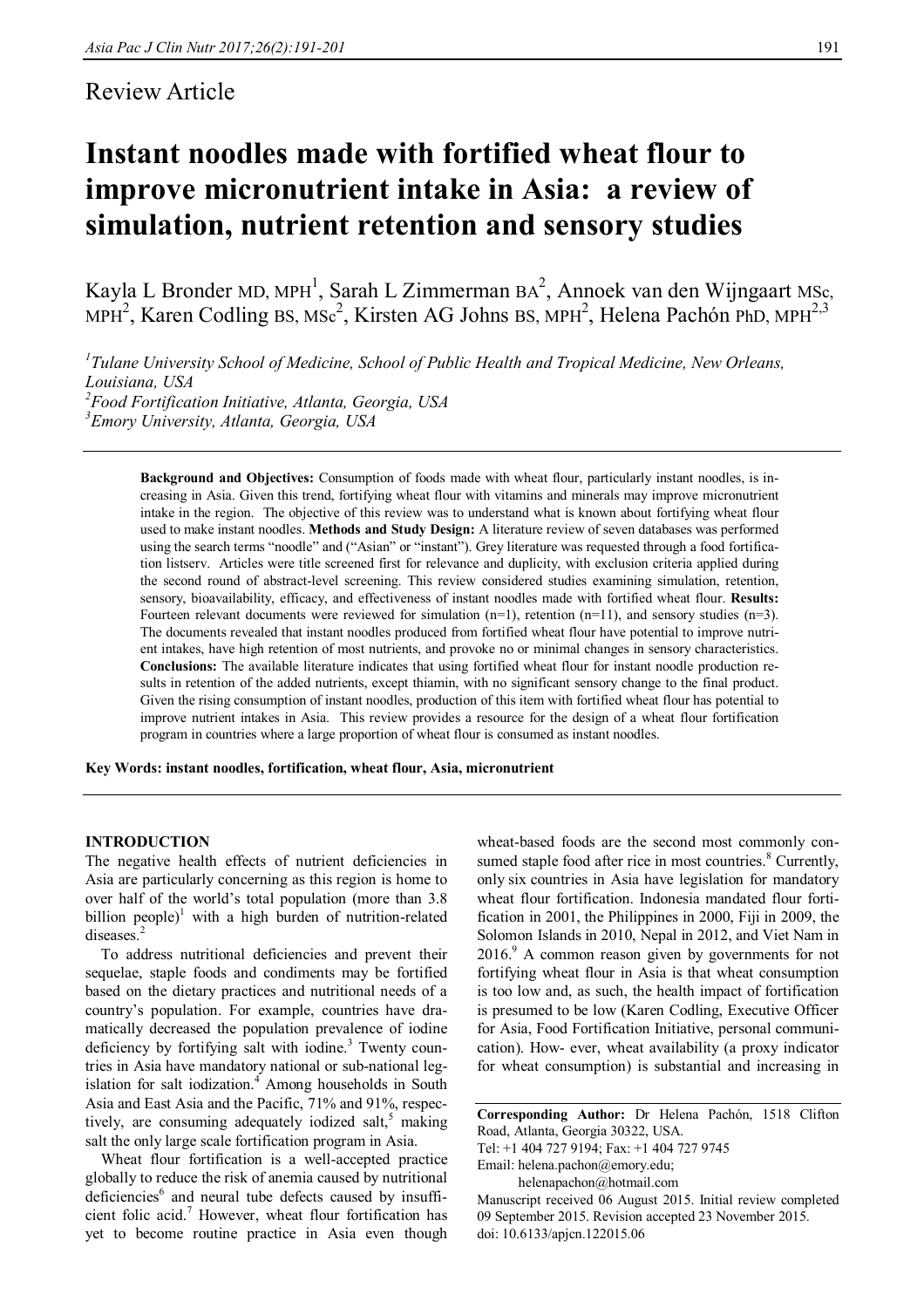many Asian countries.<sup>10</sup> In Asia, a large proportion of wheat flour is consumed as noodles. For instance, 70% of Indonesia's wheat flour is used in noodle production, $11$ and 34% to 38% of Indonesia's total flour is consumed in the form of instant noodles, $12$  while all types of noodles account for 21% of wheat flour products in Malaysia (Elmar Nau, General Manager, Prestasi Flour Mill, Malaysia, personal communication). Instant noodles are the fastest growing sector of the noodle industry and increasingly contribute to energy and nutrient intake of people in many Asian countries.<sup>1</sup>

Instant noodles are made from wheat flour (primarily) and/or rice flour and/or other flours by the use of a pregelatinization process and dehydration. They are generally fried<sup>14</sup> to decrease their cooking time. Instant noodles are often packaged with a seasoning sachet for flavor or in a cup with powdered soup base sprinkled over it.<sup>15</sup>

# *Rising consumption of wheat-based instant noodles in Asia*

Consumption of wheat flour based instant noodles is rising as indicated by an increasing global demand from 92,220 million servings in 2009 to 105,590 million servings in 2013.<sup>16</sup> This represents a rise of 3% per year, with most servings sold in China, Indonesia, Japan, Viet Nam, and India.<sup>16</sup> The rising popularity of instant noodles is part of a regional trend in changing food demands. This trend is characterized by decreased consumption of rice, increased consumption of wheat products, and increased popularity of convenience foods.<sup>17</sup> Instant noodles are one of the specific wheat flour products in which demand steadily increased in nearly every Asian country over 2008-2013 (Table 1). Since instant noodles comprise a significant proportion of wheat flour products, $18$  fortification of flour used for their production presents an opportunity to improve nutrient intake among consumers, particularly given the increasing demand for instant noodles.

Data from Indonesia illustrate the demand for instant noodles. A survey (n=3,612 households) in Indonesia performed in 1996-1997 showed that instant noodles were consumed in nearly every household surveyed.<sup>19</sup> A more recent National Health Survey conducted in Indonesia found that 10.1% people over 10 years ate instant noodles every day and 51%, 49.5% and 48% of children 10-14 years, 15-19 years and young adults aged 20-24 years, respectively, ate instant or fresh noodles at least 3-6 times per week.<sup>20</sup> This survey indicated that although noodle consumption declined with age, 22.5% of people over 65 years ate noodles at least 3-6 times per week. Only 15.7% of people over 65 years reported never eating noodles.<sup>20</sup> Euromonitor data, quoted by Rabobank, confirms that "Noodle consumption is now an integral part of the Indonesian diet and appeals to all income classes. The volume for the noodle industry grew at an annual growth rate of 3.5% between 2008 and 2013 with noodle consumption high at close to 80 packets per person per year".<sup>18</sup> Korea has the highest daily per capita consumption of instant noodles with 6 packs per month.<sup>16</sup> The Korean National Health and Nutrition Examination Survey found that 18.1 g of instant noodles were consumed per day per capita nationwide. This makes instant noodles the second largest food type after steamed rice that contributes to overall

energy intake of individuals.<sup>21</sup>

Similarly, a study of 60 Vietnamese primary schoolchildren in two communes of Phu Tho province reported that instant noodles were consumed at least once a week by 50% of the children with a mean of 2.9 portions/week.<sup>22</sup> The parents of the children stated that some of the positive attributes of instant noodles were that they are easy and quick to prepare, they alleviate their children's hunger, and that children like to eat them.

The parents' responses echo other reasons noted for the increasing popularity of instant noodles. One book described instant noodles as "supercheap" which appeals to low-income populations.<sup>23</sup> In addition, the seasoning packet can be easily modified, making instant noodles adaptable to local preferences. $23$  With their long shelf life and fast cooking time, instant noodles are also convenient.<sup>24</sup> The book's authors concluded that a way to help those who rely on instant noodles is to make the product more nutritious by using fortified flour, reducing the sodium and fat content, and increasing the fiber.<sup>23</sup>

# *Objectives*

It is hypothesized that capitalizing on the increasing consumption of foods made with wheat flour, in particular instant noodles in Asia, fortifying wheat flour could improve nutrient intake in the region. The objective of this review is to understand what is known about the feasibility and acceptability of fortifying wheat flour for instant noodle production. Given increased demand for instant noodles, this could represent an important means of improving micronutrient intake in Asia. The review did not include an in-depth discussion of the sodium, fat or fiber contribution of instant noodles.

#### *A framework for fortification programs*

One framework for the design of food fortification programs posits that several components of scientific evidence are needed to ensure effectiveness.<sup>25</sup> Careful planning and evidence-based decisions must take place in close collaboration with nutrition scientists. Every country does not need unique studies for each component of the framework, however, as decisions can be based on scientific evidence from other countries and internationally recognized guidelines. A country only needs to conduct its own study to address the framework's components if its use of the potential food vehicle is unique and no other study is relevant.

The framework proposes that the burden of micronutrient deficiencies and dietary patterns of a population must be known to select appropriate food vehicles, necessary fortificants, and the amount of each fortificant to add.<sup>25</sup> Population-specific simulation studies can be performed to estimate the impact of fortification levels on nutrient intake adequacy and safety. Retention, sensory, and bioavailability studies further evaluate fortification's acceptability and appropriateness. Retention studies determine the availability of the selected fortificants after processing, storing and cooking the food vehicle. Sensory studies assess potential organoleptic changes of the food vehicle following fortification. Bioavailability studies evaluate absorption of the micronutrients. In addition, efficacy trials indicate whether the intervention being considered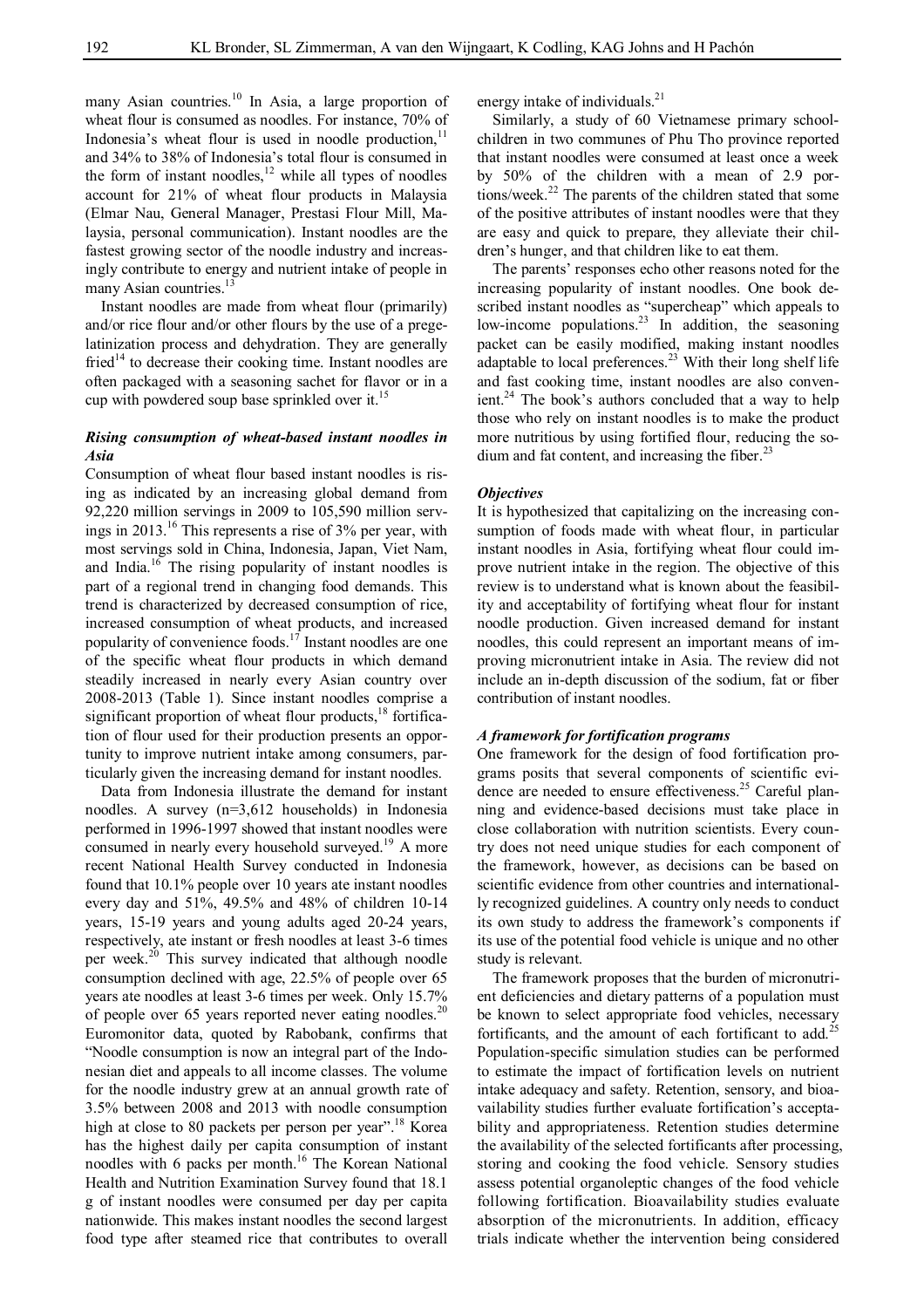| Country / Region  | 2008   | 2009   | 2010   | 2011   | 2012   | 2013   | Increase 2008-2013<br>(%) | Anemia prevalence in<br>non-pregnant women | Stunting prevalence in<br>children 0-59 months |
|-------------------|--------|--------|--------|--------|--------|--------|---------------------------|--------------------------------------------|------------------------------------------------|
| China / Hong Kong | 42,530 | 40,860 | 42,300 | 42,470 | 44,030 | 46,220 | $\Delta$                  | 19 (China)                                 | 9.4 (China)                                    |
| Indonesia         | 13,700 | 13,930 | 14,400 | 14,530 | 14,750 | 14,900 |                           | 22                                         | 36.4                                           |
| Japan             | 5,100  | 5,340  | 5,290  | 5,510  | 5,410  | 5,520  |                           | 22                                         | 7.1                                            |
| Viet Nam          | 4,070  | 4,300  | 4,820  | 4,900  | 5,060  | 5,200  | 22                        | 14                                         | 19.4                                           |
| India             | 1,480  | 2,280  | 2,940  | 3,530  | 4,360  | 4,980  | 70                        | 48                                         | 38.7                                           |
| Republic of Korea | 3,340  | 3,480  | 3,410  | 3,590  | 3,520  | 3,630  |                           | 25                                         | 2.5                                            |
| Thailand          | 2,170  | 2,350  | 2,710  | 2,880  | 2,960  | 3,020  | 28                        | 24                                         | 16.3                                           |
| Philippines       | 2,500  | 2,550  | 2,700  | 2,840  | 2,720  | 2,720  |                           | 25                                         | 30.3                                           |
| Malaysia          | 1,210  | 1,200  | 1,220  | 1,320  | 1,300  | 1,350  | 10                        | 20                                         | 17.2                                           |
| Taiwan            | 1,110  | 1,070  | 1,020  | 1,010  | 1,010  | 980    | $-13$                     |                                            |                                                |
| Nepal             | 510    | 590    | 730    | 820    | 890    | 1,020  | 50                        | 36                                         | 37.4                                           |
| Myanmar           | 210    | 210    | 240    | 240    | 300    | 340    | 38                        | 30                                         | 35.1                                           |
| Cambodia          | 240    | 240    | 330    | 260    | 260    | 240    | $\theta$                  | 43                                         | 32.4                                           |
| Bangladesh        | 150    | 60     | 90     | 100    | 160    | 220    | 32                        | 23                                         | 36.1                                           |
| Singapore         | 110    | 120    | 120    | 130    | 130    | 130    | 15                        | 22                                         | 4.4                                            |

Table 1. Global demand for instant noodles in million packs per country per year, as estimated by the World Instant Noodle Association,<sup>16</sup> with country-specific prevalences of anemia in non-pregnant women<sup>74</sup> and stunting in children less than 5 years of age<sup>75</sup>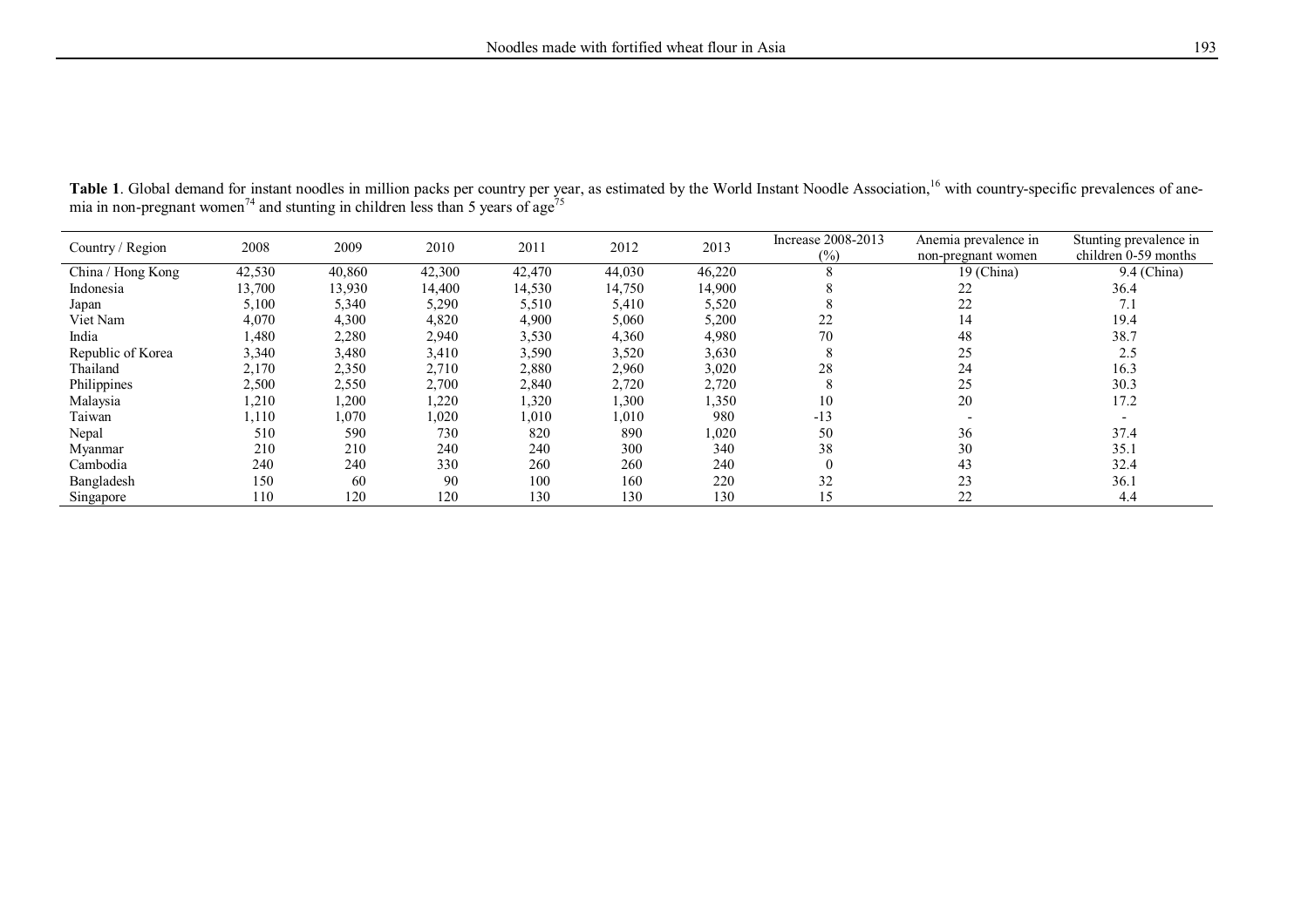shows impact in controlled settings. Effectiveness studies evaluate the public-health impact of the fortification program following large-scale implementation.

The framework's criteria for wheat flour fortification have been addressed by international public and private researchers. This is documented in World Health Organization (WHO) guidelines for fortifying wheat flour<sup>26</sup> and corresponding supplement.<sup>27</sup> The WHO guidelines are stratified by the wheat availability or intake level in each country, as shown in Table 2. However, the process of preparing instant noodles with pregelatinization, dehydration, and frying makes this product unlike breads and other foods commonly made with wheat flour. Consequently this review attempts to apply the framework's components specifically to instant noodles made with a proven fortified food vehicle (e.g. wheat flour). This review will address the following components of the framework as they relate to instant noodles: simulation, retention, sensory, bioavailability, efficacy, and effectiveness.

#### **MATERIALS AND METHODS**

A literature review was performed using the search terms of "noodle" and ("Asian" or "instant") in seven databases: PubMed, EMBASE/Ovid, CAB abstracts, Web of Science, CINAHL, POPLINE, and AGRICOLA. The initial search resulted in 435 articles. Articles were excluded if they did not include information about instant noodles, they discussed macronutrient fortification only, or they investigated fortification via seasoning packets rather than fortification of the wheat flour used to make the noodles. After reviewing the titles for relevance and excluding duplicates, 94 articles remained. After reading the abstracts and applying the exclusion criteria, 45 remained. Further review of the full texts resulted in 11 studies meeting the inclusion criteria. Additionally, a request for grey literature through the Food Fortification Initiative mailing list resulted in 19 new articles, three of which met the aforementioned inclusion criteria.

The final 14 documents were divided into the following sections for the framework assessment: simulation studies (n=1), retention studies (n=11), sensory studies  $(n=3)$ , bioavailability studies  $(n=0)$ , efficacy trials  $(n=0)$ , and effectiveness trials (n=0).

#### **RESULTS**

Appropriate fortificants are micronutrients that, when added to the food vehicle, cause few sensory changes, are bioavailable, do not negatively affect the absorption or metabolism of other micronutrients, and are affordable for consumers. $^{28}$  In the reviewed documents, the following nutrients were added to wheat flour used to make instant noodles: iron in the form of NaFeEDTA, $^{22,29-32}$  ferrous sulfate, $^{29}$  ferrous fumarate, $^{31,32}$  electrolytic iron,  $^{32}$ encapsulated elemental iron,<sup>29</sup> and encapsulated ferrous fumarate,<sup>32</sup> as well as folic acid,<sup>31-37</sup> vitamin B-12 (cyanocobalamin), $31$  vitamin A palmitate, $31$  zinc oxide, $31$  thiamin, $31,38-40$  riboflavin, $31,41$  and pyridoxine.<sup>42</sup> Fortificant's suitability for wheat-based instant noodles is described below.

# *Simulation of the impact of fortification levels on nutrient intake adequacy and safety*

Simulation studies serve as a theoretical basis for fortification programs.<sup>25</sup> These studies analyze food consumption data of populations to calculate the potential contribution of fortified foods to Recommended Nutrient Intakes (RNI). To accomplish this, researchers model different fortification levels for selected micronutrients. These data can help countries determine the appropriate quantity of fortificants to use based on the dietary habits and nutritional needs of their populations.

Only one simulation study was found that assessed the dietary impact of instant noodles made with fortified

| <b>Table 2.</b> World Health Organization 2009 recommendations on wheat and maize flour fortification on average levels |
|-------------------------------------------------------------------------------------------------------------------------|
| of nutrients to consider adding to fortified wheat flour based on extraction, fortificant compound, and estimated per   |
| capita flour availability <sup>26</sup>                                                                                 |
|                                                                                                                         |

| Nutrient          | Flour extraction | Compound            | Level of nutrient to be added in parts per million (ppm) by<br>estimated average per capita wheat flour availability |                    |               |              |  |
|-------------------|------------------|---------------------|----------------------------------------------------------------------------------------------------------------------|--------------------|---------------|--------------|--|
|                   | rate             |                     | $\langle 75 \text{ g}/\text{day}^{\ddagger} \rangle$                                                                 | 75-149 g/day       | 150-300 g/day | $>300$ g/day |  |
| Iron              | Low              | NaFeEDTA            | 40                                                                                                                   | 40                 | 20            | 15           |  |
|                   |                  | Ferrous sulfate     | 60                                                                                                                   | 60                 | 30            | 20           |  |
|                   |                  | Ferrous fumarate    | 60                                                                                                                   | 60                 | 30            | 20           |  |
|                   |                  | Electrolytic iron   | $NR^{\frac{8}{3}}$                                                                                                   | $NR^{\frac{8}{3}}$ | 60            | 40           |  |
|                   | High             | NaFeEDTA            | 40                                                                                                                   | 40                 | 20            | 15           |  |
| Folic acid        | Low or High      | Folic acid          | 5.0                                                                                                                  | 2.6                | 1.3           | 1.0          |  |
| Vitamin B-12      | Low or High      | Cyanocobalamin      | 0.04                                                                                                                 | 0.02               | 0.01          | 0.008        |  |
| Vitamin A         | Low or High      | Vitamin A palmitate | 5.9                                                                                                                  | 3                  | 1.5           |              |  |
| Zinc <sup>1</sup> | Low              | Zinc oxide          | 95                                                                                                                   | 55                 | 40            | 30           |  |
|                   | High             | Zinc oxide          | 100                                                                                                                  | 100                | 80            | 70           |  |

† These estimated levels consider only wheat flour as main fortification vehicle in a public health program. If other mass-fortification programs with other food vehicles are implemented effectively, these suggested fortification levels may need to be adjusted downwards as needed.

‡ Estimated per capita consumption of <75 g/day does not allow for addition of sufficient level of fortificant to cover micronutrients needs for women of childbearing age. Fortification of additional food vehicles and other interventions should be considered.

§NR: not recommended because very high levels of electrolytic iron needed could negatively affect sensory properties of fortified flour.

¶ These amounts of zinc fortification assume 5 mg zinc intake and no additional phytate intake from other dietary sources.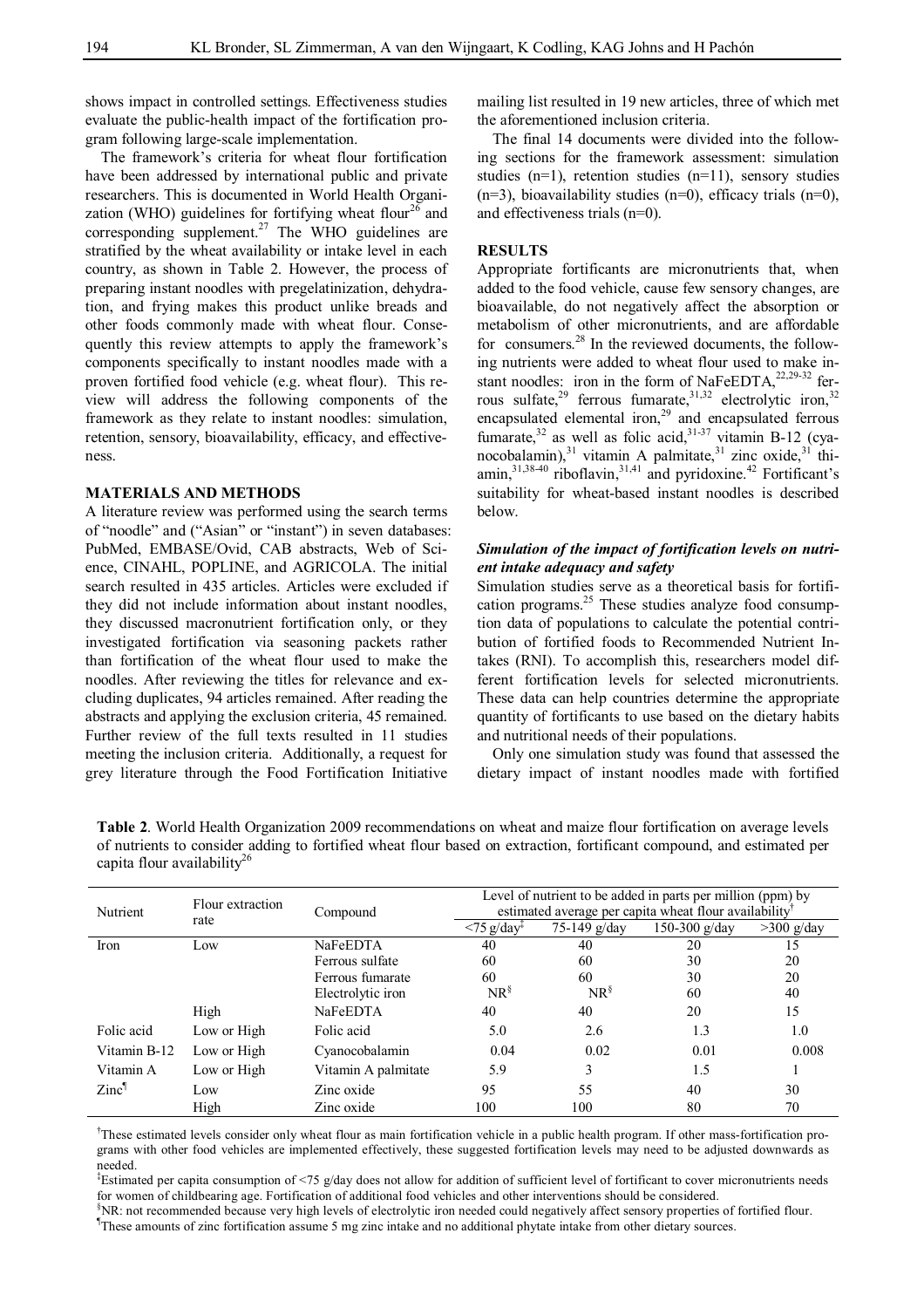wheat flour. Spohrer et al used market consumption data and product ingredient information to simulate the potential contribution of ferrous fumarate to the daily RNI for iron from a typical Indonesian diet.<sup>43</sup> They determined that a typical 75-g pack of Indonesian instant noodles made with flour fortified with ferrous fumarate at the current Indonesian standard of 50 parts per million (ppm) of iron<sup>44</sup> should deliver 2.8-3.2 mg of iron, assuming a loss of 0-5% from processing, storage, and cooking with a 10% bioavailability. The simulation concluded that consumption of one 75-g pack of instant noodles made with flour fortified with 50 ppm of iron as ferrous fumarate could provide 45-51% of the daily iron RNI for children 4-6 y of age, 10-11% for women of reproductive age, and 6% for pregnant women. Spohrer et al concluded that based on the widespread consumption of instant noodles, especially in lower socioeconomic populations, fortification of commonly consumed processed foods such as instant noodles "could be an increasingly important strategy to improve the delivery of micronutrients".<sup>43</sup>

#### *Retention of fortificants*

For a fortification program to be effective, fortificants should be stable throughout product packaging, transport, storage, and cooking. Losses from production, storage, and cooking instant noodles varied by nutrient.

Three studies investigated the retention (or losses) of nutrients after production of instant noodles. Two studies assessed folic acid losses during the manufacturing process from dough preparation through frying of instant noodles. Hau Fung Cheung and colleagues<sup>36</sup> assessed folic acid during four main stages of instant fried noodle manufacturing: mixing, sheeting and cutting, steaming, and frying. Folic acid was stable at all four stages, with recovery of folic acid ranging from 96.0-104.8%. No significant losses of folic acid were noted by the end of the production process. Welch $37$  measured total folate in instant noodles after cutting, steaming and frying them. Total folate was not statistically different in the fried noodle than in the wheat flour. One study assessed iron losses after instant noodle production. Le and colleagues $30$ found that although production of instant noodles includes deep-frying in oil at high temperatures (140- 160°C), iron content (added in the form of NaFeEDTA) was not affected.

One study assessed iron retention in instant noodles made from fortified wheat flour, after extended periods of storage. No or minimal losses of iron, added as either electrolytic, ferrous fumarate, encapsulated ferrous fumarate or NaFeEDTA, were found in laboratoryprepared instant noodles after storage of up to 42 weeks at  $25^{\circ}$ C,  $30^{\circ}$ C,  $35^{\circ}$ C, and  $40^{\circ}$ C.<sup>32</sup> The maximum loss recorded after storage of instant noodles made with fortified flour was 10% loss in iron added as ferrous fumarate after storage for 26 weeks at 35°C. Losses of iron added as electrolytic, encapsulated ferrous fumarate or NaFeEDTA or in different storage conditions (e.g. at 40°C for 18 weeks) was less than 10%. In another study however, about 70% of the NaFeEDTA was found to have dissolved out of the noodles into the soup used for cooking within 5 minutes of preparation.<sup>30</sup> This suggests if the soup is not consumed with the instant noodles, much of the added iron content may not be consumed. No additional studies were identified that assessed iron retention in cooked instant noodles.

Seven studies evaluated the losses of folate, riboflavin, pyridoxine, and thiamin in instant noodles samples after cooking to assess the amount of nutrient that might be ingested by consumers (Table 3). Less than 15% of folate and riboflavin were lost after cooking; this included nonfortified commercial samples<sup>34</sup> and fortified, laboratoryprepared samples of instant noodles.<sup>33,41</sup> For fortified, laboratory-prepared samples of instant noodles, 23% of pyridoxine was lost after cooking.<sup>42</sup> For thiamin, fortified, laboratory-prepared samples of instant noodles experienced 45-55% losses after cooking.<sup>39.40</sup> For fortified and non-fortified commercial samples of instant noodles, thiamin losses were higher: 66-80%.<sup>38</sup>

# *Effect of fortificants on sensory qualities of food*

For a food vehicle to be suitable for fortification, its taste and appearance should not be changed by the added fortificants. $28$  To determine the presence of any sensory changes due to fortification of instant noodles, Van den Wijngaart and Codling reported organoleptic trials carried out in Malaysia and the Philippines comparing cooked and uncooked instant noodles made from fortified and unfortified wheat flour.<sup>31</sup> Kongkachuichai et al<sup>29</sup> reported similar trials completed in Thailand comparing noodles made from fortified and unfortified wheat flour; cooked and uncooked noodles were assessed. The Food Innovation and Resource Centre of the Singapore Polytechnic<sup>32</sup> reported sensory trials carried out with noodles made from unfortified wheat flour or flour fortified with four

**Table 3**. Summary of relevant studies estimating nutrient losses after cooking instant noodles

| Author                  | Nutrient assessed | Noodles tested      | Fortification of noodles                         | Nutrient losses<br>after cooking $(\% )$   |
|-------------------------|-------------------|---------------------|--------------------------------------------------|--------------------------------------------|
| Bui & Small $2007^{34}$ | Folate            | Commercial samples  | Non-fortified                                    | $4-6$                                      |
| Bui & Small $2007^{33}$ | Folate            | Laboratory prepared | Fortified                                        | 12                                         |
| Bui & Small $2009^{41}$ | Riboflavin        | Laboratory prepared | Fortified                                        | 13                                         |
| Bui & Small $2012^{42}$ | Pyridoxine        | Laboratory prepared | Fortified                                        | 23.1                                       |
| Bui & Small $2007^{38}$ | Thiamin           | Commercial samples  | Some fortified <sup>†</sup> ; some non-fortified | $66 - 80$ <sup><math>\ddagger</math></sup> |
| Bui & Small $2007^{39}$ | Thiamin           | Laboratory prepared | Fortified                                        | 54.2                                       |
| Bui & Small $2008^{40}$ | Thiamin           | Laboratory prepared | Fortified                                        | $\sim$ 45                                  |
| Le et al $2007^{30}$    | Iron as NaFeEDTA  | Commercial samples  | Fortified                                        | $\sim$ 70                                  |

<sup>†</sup>The sample was fortified with the nutrient noted in the "Nutrient assessed" column.

‡ Losses were not stratified by fortification status.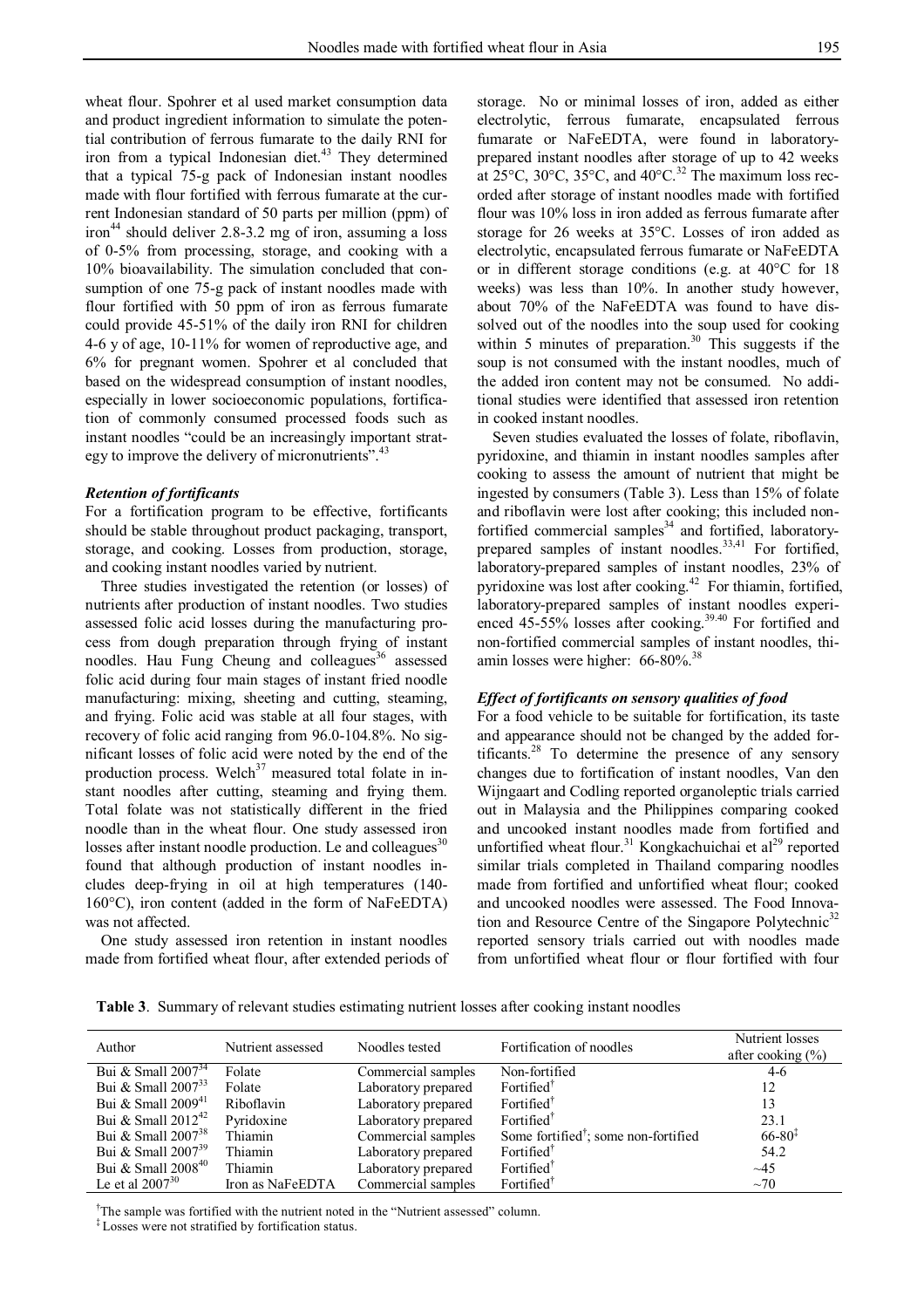different kinds of iron compounds. Results for cooked noodles, mimicking what consumers would eat, were reviewed.

In the Malaysian and Filipino studies, $31$  the wheat flour used to make the instant noodles was fortified with two forms of iron (NaFeEDTA and ferrous fumarate) as well as folic acid, vitamin B-12, vitamin A, zinc, thiamin and riboflavin. Compounds and the fortification level were chosen according to WHO recommendations.<sup>26</sup> For fortified and unfortified cooked instant noodles in Malaysia and for fortified cooked instant noodles in Philippines, research teams compared texture, color and sensory attributes. Results were not statistically compared.

In Malaysia, the following three flour samples were used: unfortified flour, flour fortified with NaFeEDTA, and flour fortified with ferrous fumarate.<sup>31</sup> The texture of instant noodles made with all three flour samples, as evaluated by a sensory panel and measured by a Texture Analyzer, was similar and deemed acceptable. Similarly, the measured color of all instant noodles was considered acceptable; although, the noodles made with fortified flour had a lower brightness score than the noodles made with unfortified flour.

In evaluations by a sensory panel in Malaysia, $31$  no differences were observed in noodles made with any of the three flour samples. This included no differences with regard to brightness, yellowness, overall surface appearance, firmness, elasticity, smoothness, and overall texture characteristics. Nor were there noticeable differences in taste, flavor and mouth feel. $45$  In the Philippines, noodles made with both fortified flours were of a similar firmness; the color of noodles made with NaFeEDTA-fortified flour was slightly darker than the color of ferrous fumaratefortified noodles.<sup>31</sup>

Kongkachuichai et al tested the sensory qualities of instant noodles made with unfortified wheat flour and noodles made from wheat flour fortified with different forms of iron (ferrous sulfate, NaFeEDTA, and hydrogenreduced elemental iron) at a concentration of 5 mg per 50-g serving of instant noodles. <sup>29</sup> Changes in physical, chemical, and sensory qualities were compared. For instant noodles cooked in pork-flavored soup, all of the noodles made with fortified flour had statistically similar results to those made with unfortified flour. All noodles showed no differences in eight sensory attributes: general appearance, color suitability, overall acceptability, taste, odor, elasticity, softness and metallic odor. Some differences in color values were noted. Cooked instant noodles made with ferrous sulfate-fortified flour yielded statistically different lightness  $(L^*)$  and chromaticity ( $a^*$  and  $b^*$ ) color values compared with non-fortified, cooked instant noodles. Fortification with elemental iron affected L\* color values, and fortification with NaFeEDTA influenced a\* values in cooked instant noodles, as compared with non-fortified, cooked instant noodles. None of the three iron compounds affected the color quality (per a sensory panel) of fresh and stored (for 1, 2 or 3 months) cooked instant noodles compared with non-fortified cooked instant noodles. Ferrous sulfate and NaFeEDTA fortification of flour affected the taste of fresh and stored (for 2 or 3 months) cooked instant noodles compared with non-fortified cooked instant noodles.

A study of fortification's impact on instant noodles' sensory qualities over time was conducted in Singapore.<sup>32</sup> Non-fortified wheat flour and wheat flour fortified with iron as electrolytic iron, ferrous fumarate, encapsulated ferrous fumarate or NaFeEDTA were used to make instant noodles. Iron was added at 60 mg/kg, based on WHO recommendations for populations where wheat flour availability is less than 150 g/person/day;<sup>26</sup> however to keep the amount of iron the same in all samples of fortified flour, the WHO recommendations for the amount of iron to be added as NaFeEDTA were exceeded. Control noodles (both fortified and non-fortified) were stored at low temperature (3-4°C) and humidity (50-60%) prior to cooking. Test noodles (both fortified and non-fortified) were stored at four different temperatures (25°C, 30°C, 35°C, 40°C) and high humidity (75-80%) for 0-40 weeks. At 3-5 week intervals throughout the storage period, samples of noodles were removed from storage, cooked and tested for physical and sensory attributes. For physical analysis, pH, color, moisture level, peroxide value and free fatty acid levels were measured. For the sensory evaluation, appearance, texture and flavor were assessed by an untrained panel. Specifically, the noodles were cooked and panelists were asked to compare stored samples (fortified and unfortified) with control samples (fortified and unfortified) stored in low temperatures and to assign these scores to the stored noodles: 0, same as control; -1, very slightly poorer than control; -2, slightly poorer than control; -3, moderately poorer than control; -4, very much poorer than control; -5, extremely poorer than control; -6, unacceptable.

The physical analysis found that noodles prepared with electrolytic iron and stored at 30°C and high humidity were statistically darker (based on L\* values) than nonfortified noodles. $31$  Similarly, noodles prepared with NaFeEDTA and stored at 30° or 40°C and high humidity, were statistically darker than non-fortified noodles, though as noted the amount of NaFeEDTA used in the wheat flour was greater than WHO recommendations. $^{26}$ For chromaticity  $a^*$  and  $b^*$  values, there were no significant differences between the fortified and non-fortified noodles. There were also no significant differences in pH or moisture content between the fortified and nonfortified noodles at all temperatures. Measurement of peroxide values and free fatty acids, which are measures of rancidity, yielded significant differences between nonfortified noodles and those fortified with electrolytic iron and NaFeEDTA at 40°C but not at lower temperatures after 35 weeks of storage.

The sensory evaluation tests recorded a decline in all parameters (appearance, texture and flavor) with time, including in non-fortified noodles. $32$  For fortified noodles stored at 30°C and high humidity between 0 and 40 weeks, panelists rated all noodles' appearance and texture between 0 and -1, suggesting minimal change in appearance and texture over time. For fortified noodles stored at 40°C and high humidity between 0 and 18 weeks, appearance was also rated between 0 and -1 for electrolytic, ferrous fumarate and encapsulated ferrous fumarate fortificants. For NaFeEDTA-fortified noodles, appearance scores more rapidly decreased over time, suggesting greater deterioration than the other fortified noodles when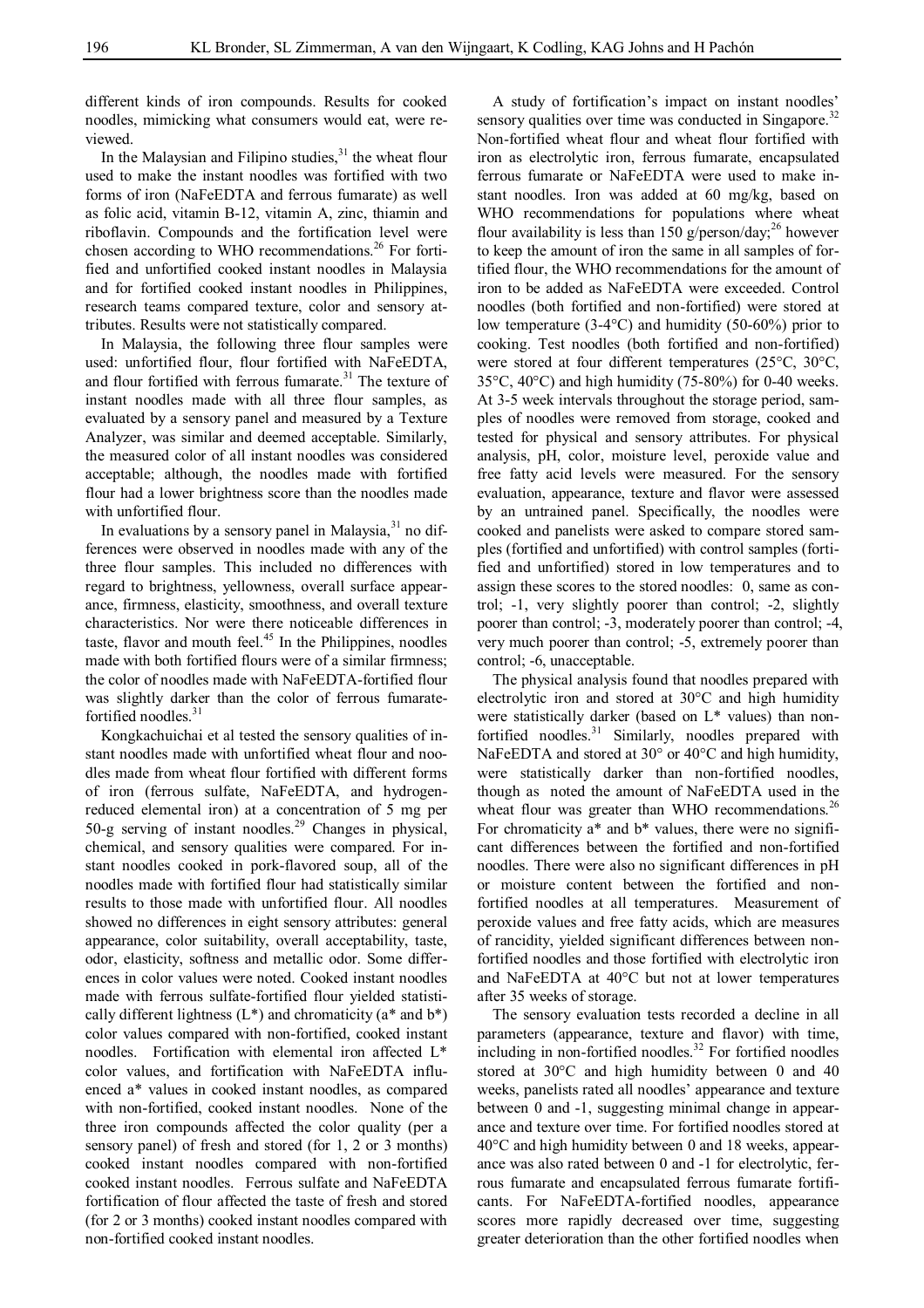stored at 40°C and high humidity. Storage also caused deterioration in flavor over time, including in nonfortified noodles; all noodles, including non-fortified noodles, scored between -2 and -4 after 35 weeks of storage at 30°C. Noodles fortified with NaFeEDTA had the lowest flavor scores while noodles fortified with ferrous fumarate had similar flavor scores to non-fortified noodles.

Additionally the study concluded that the shelf life of instant noodles exceeds 12 months when stored at 30°C or less.<sup>32</sup> Shelf life was assessed on the basis of flavor and included noodles made with flour fortified with all types of iron, except NaFeEDTA. At higher temperatures, no instant noodles, including non-fortified noodles, had a shelf life of more than 12 months.

In summary, fortification of wheat flour with iron and other nutrients minimally influenced sensory attributes of instant noodles made from the flour and did not decrease the shelf life except when stored above 30°C for more than 12 months.

# *Bioavailability of nutrients added to wheat flour used to make instant noodles*

Bioavailability studies demonstrate the biological plausibility of using specific food vehicles and fortificants in specific populations.<sup>25</sup> No studies were identified in the literature review that assessed the bioavailability of specific micronutrients in humans after consumption of instant noodles made with fortified wheat flour.

#### *Efficacy trials of fortified wheat-based instant noodles*

Efficacy trials with experimentally controlled populations, generally occurring in an ideal setting with near perfect compliance, measure the effect of fortification on nutritional outcomes. $^{25}$  No efficacy trials using fortified wheat flour to make instant noodles were found during this literature review.

# *Effectiveness trials of fortified wheat-based instant noodles*

In contrast to efficacy trials, effectiveness studies demonstrate an improvement in the health of a population in a real world setting.<sup>25</sup> To date, no studies have been done to show whether instant noodles made with fortified flour improve health outcomes on a population level.

# **DISCUSSION**

The increasing demand for instant noodles in Asia presents an important opportunity for wheat flour fortification to address nutritional deficiencies. This review provides a resource for the design of a wheat flour fortification program in countries where a large proportion of wheat flour is consumed as instant noodles, as it compiles the available scientific evidence base and highlights knowledge gaps. The simulation study suggests that fortification of wheat flour used for instant noodle production may be an important strategy for improving dietary micronutrient intake, especially among vulnerable populations. The retention studies repeatedly show that for folate, riboflavin and pyridoxine added to instant noodles, more than 75% of the nutrients are retained throughout processing and cooking while almost all iron is retained after

production and storage. This is in contrast to thiamin, where losses after cooking range from 45-80%. This review also identifies studies demonstrating that the organoleptic properties of instant noodles may be affected by fortification, but to a limited and acceptable extent, including after storage in normal storage conditions (less than 12 months at 30°C).

Instant noodles typically have high fat (15-22%) and salt (1-3%) content. $46$  Instant noodles made with unfortified flour provide carbohydrate but are low in fiber, vitamins and minerals. Instant noodle producers have been making efforts to reduce fat and sodium content and increase micronutrient and fiber content.<sup>47</sup>

A study compared food and nutrient intake in Korean adults that consumed instant noodles with those who did not consume instant noodles. The study found that adults who consumed instant noodles had significantly higher intakes of energy, fat, sodium, thiamin, and riboflavin and significantly lower intakes of calcium, phosphorus, iron, potassium, vitamin A, niacin, and vitamin C when compared to those in the non instant noodle consuming group. The sodium intake of the instant noodle consumers was >6.4 g/day, which was 3.2 times higher than the recommended Korean intake; instant noodles contributed approximately 30% of the total sodium intake. Although the instant noodle consumers consumed significantly higher amounts of fat and calories, no significant difference in body mass index was observed between the two groups. $47$ 

The higher consumption of thiamin and riboflavin was attributed to the fact that flour used to make instant noodles in Korea is fortified with thiamin and riboflavin.<sup>48</sup> Park et al. found that instant noodles contributed 41.7% and 34.6% of the total consumption of thiamine and riboflavin, respectively.<sup>48</sup>

To reach national-scale coverage of the benefits of fortification, the best foods to fortify are centrally processed foods that are widely eaten, including by the poorest populations.<sup>49</sup> Sometimes this means fortifying foods that are not deemed healthy. For example, salt intake is associated with high blood pressure and cardiovascular disease, yet it is the optimal vehicle for increasing iodine intake. $50$ WHO has concluded that salt iodization and salt reduction are compatible because the concentration of iodine in salt can easily be adjusted to meet policies aimed at reducing the consumption of salt to prevent cardiovascular disease.<sup>51</sup> In the same way, fortification of wheat flour used to make instant noodles can make an important contribution to increasing micronutrient intakes as instant noodles are widely eaten. Efforts to make instant noodles with fortified flour should be accompanied by advocacy to instant noodle producers to further reduce the sodium and fat content of their products.

This review highlights certain gaps in the literature regarding fortification of wheat flour used to produce instant noodles in Asian countries. First, consumption data are needed for all wheat flour products in Asia, particularly instant noodles. While manufacturers of instant noodles report an increasing demand for their product in recent years, instant noodles are most likely not consumed equally across the population. Studies suggest that these food items are more likely to be consumed by lower and middle income individuals and those in search of quick,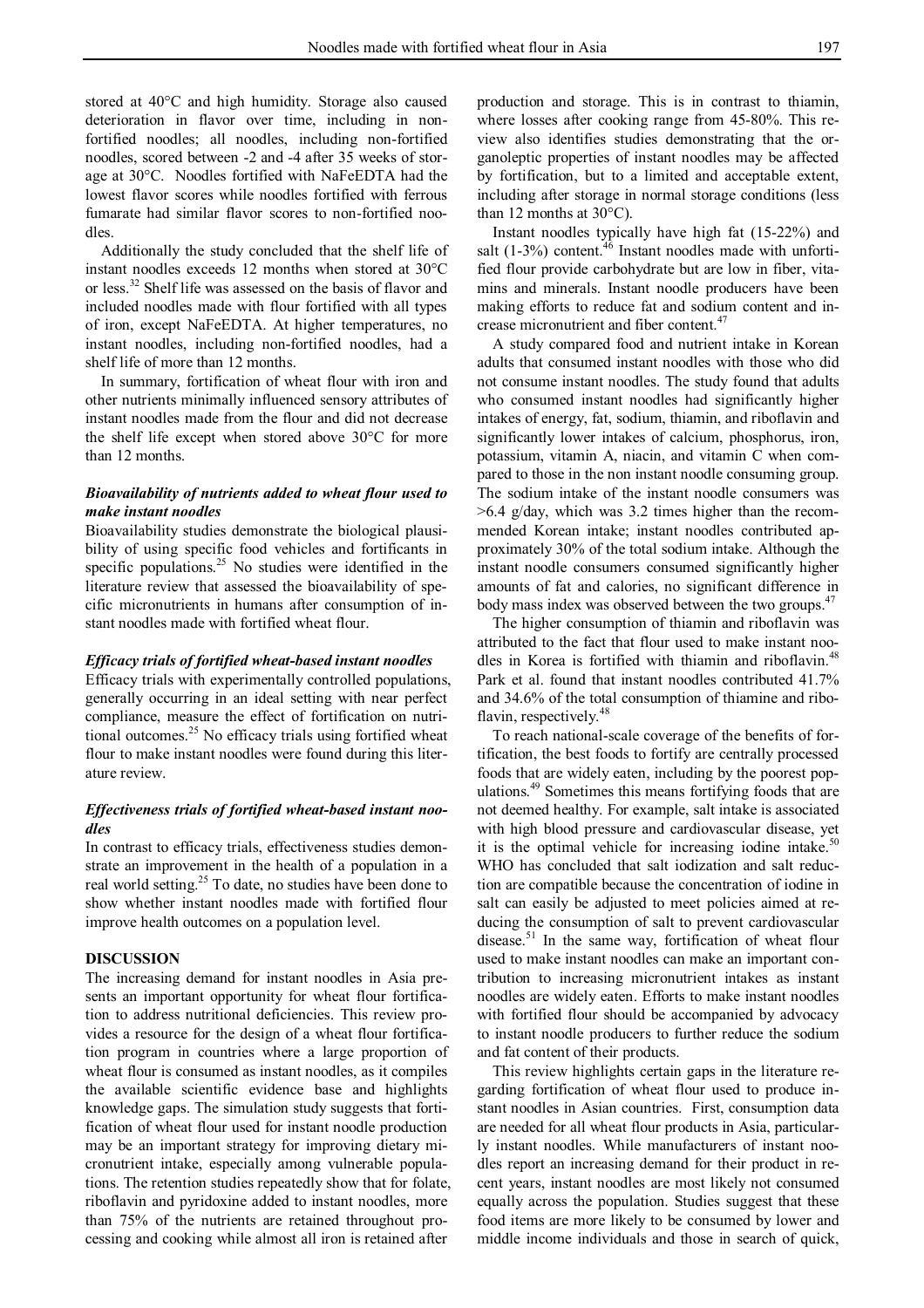convenient solutions for a meal.<sup>17,23</sup> Prior to implementing wheat flour fortification, it is important to estimate the consumption of wheat-based foods, including instant noodles, to more effectively design the intervention.<sup>28</sup>

Second, although this review identifies simulation data on the potential benefits of instant noodles made with fortified wheat flour in Indonesia, we do not know the potential impact of wheat flour fortification in other Asian countries. Given the heterogeneity of the region, simulation studies in other countries will aid in more fully understanding the potential impact of wheat flour fortification. Household Income and Expenditure Surveys (HIES) may be able to provide apparent intake information $52,53$  and the Intake Modeling, Assessment and Planning Program (IMAPP) software can aid with this simulation.<sup>54</sup>

The findings of retention after packaging, transport, storage, and cooking fortified instant noodles are promising for iron, folate, riboflavin and pyridoxine as less than a quarter of iron, folate, riboflavin and pyridoxine were lost after cooking, and iron was retained after noodle production and long periods of storage. One study suggests that iron, added as NaFeEDTA to noodles, may be dissolved into the cooking water or soup.<sup>30</sup> However, iron losses from cooking wheat flour-based foods such as spaghetti, noodles and macaroni, were  $\leq 15\%$ <sup>55</sup> and virtually nill from baking leavened and unleavened bread from fortified flour.<sup>56</sup> Additionally, iron losses were negligible from storing fortified flour for up to 45 days at 20-25°C and 50-60% relative humidity<sup>56</sup> and from storing at 29-38°C fortified whole wheat flour and naan made from fortified flour for up to 60 days. $57$ 

Thiamin losses after cooking fortified noodles were high with the greatest losses (66-80%) observed in commercial samples. These losses are higher than the thiamin losses observed in other wheat-flour containing foods. Specifically, thiamin losses for cooking instant noodles were higher than those experienced from cooking pasta  $(34-59\%)^{58,59}$  and from baking bread  $(0-18\%)^{60-62}$  Similarly, pyridoxine losses after instant noodle preparation were higher than losses noted in baking  $({\sim}0\%)$ .<sup>61</sup> In contrast, riboflavin losses after cooking instant noodles were lower than those noted for cooking pasta  $(41-55\%)^{58,63}$ and baking bread  $(0-16\%)$ .  $^{60,61}$  Finally, folic acid losses from baking or boiling bread were  $\leq 25\%^{61,64-66}$  and comparable with folic acid losses from cooking instant noodles.

Bioavailability (or the body's ability to absorb the nutrient) was considered in setting WHO guidelines for wheat flour fortification,  $67$  but this review did not identify any studies on bioavailability of fortificants specifically from instant noodles made with fortified wheat flour. Therefore it is not possible to fully understand the potential impact of fortifying flour used for instant noodles to address micronutrient deficiencies. It should be noted that bioavailability is not the same for all iron compounds. Electrolytic iron is the least bioavailable $^{68}$  and is not recommended where the availability of wheat flour is less than 150 grams per person per day, even if electrolytic iron meets other criteria for fortification.<sup>68</sup> As most countries in Asia have wheat flour availability below this threshold, electrolytic iron is not recommended for wheat

flour fortification in Asia. However, multiple studies with other wheat based products have consistently shown that NaFeEDTA, ferrous sulfate, and ferrous fumarate each have high bioavailability; they are therefore recommended for wheat flour fortification, even if consumption is less than 150 grams per person per day.26,68 Similarly, folic acid has been found to be even more bioavailable than folate naturally found in food.<sup>69</sup> Therefore, it can be reasonably assumed that instant noodles made with wheat flour fortified with NaFeEDTA, ferrous sulfate, ferrous fumarate and/or folic acid would produce impactful results.

While this review did not find any efficacy or effectiveness trials analyzing instant noodles specifically, similar trials have demonstrated that large scale wheat-flour fortification, in general, leads to improved nutritional status and health outcomes. Fortifying wheat flour with folic acid improves serum folate levels<sup>70</sup> and reduces the birth prevalence of neural tube defects.<sup>7,71</sup> This has been widely demonstrated in all countries that have evaluated the impact of fortifying with folic acid.<sup>72</sup> Effectiveness trials have shown that adding iron to wheat flour, alone or in combination with maize flour, improves iron status in women of childbearing age.<sup>73</sup>

One limitation of this study is that it only addressed the potential to increase micronutrient intake in Asia by fortifying wheat flour used to make instant noodles. The paper did not consider the macronutrient content of instant noodles and their potential contribution to the nutritional status of the population.

#### *Conclusion*

Before any food is fortified with vitamins and minerals to improve the nutrient intake of a population, several factors should be considered: $25$  potential for impact, nutrient retention and bioavailability, sensory changes, efficacy and effectiveness. Each country does not need to conduct unique studies for each issue but rather can rely on applicable global or regional evidence and guidelines. If evidence shows that these criteria are met, then large-scale food fortification may be an effective way to increase nutrient intake among the population. Based on this review, instant noodles produced from fortified wheat flour have the potential to increase nutrient intakes; have high levels of retention after production, storage, and cooking for reported nutrients with the exception of thiamin; and do not provoke important changes in sensory characteristics, even after storage.

#### **ACKNOWLEDGEMENTS**

We acknowledge the contributions of Glen Maberly, Nasir Azudin, Jack Bagriansky, and Nancy Aburto whose earlier writings provided the impetus for this review and Jennifer Foltz for her supervision and support of the first author.

#### **AUTHOR DISCLOSURES**

None of the authors has a conflict of interest to report.

No funding was obtained for the completion of this review. Sarah Zimmerman, Annoek Van den Wijngaart, Karen Codling, and Helena Pachón's time was supported by the Food Fortification Initiative.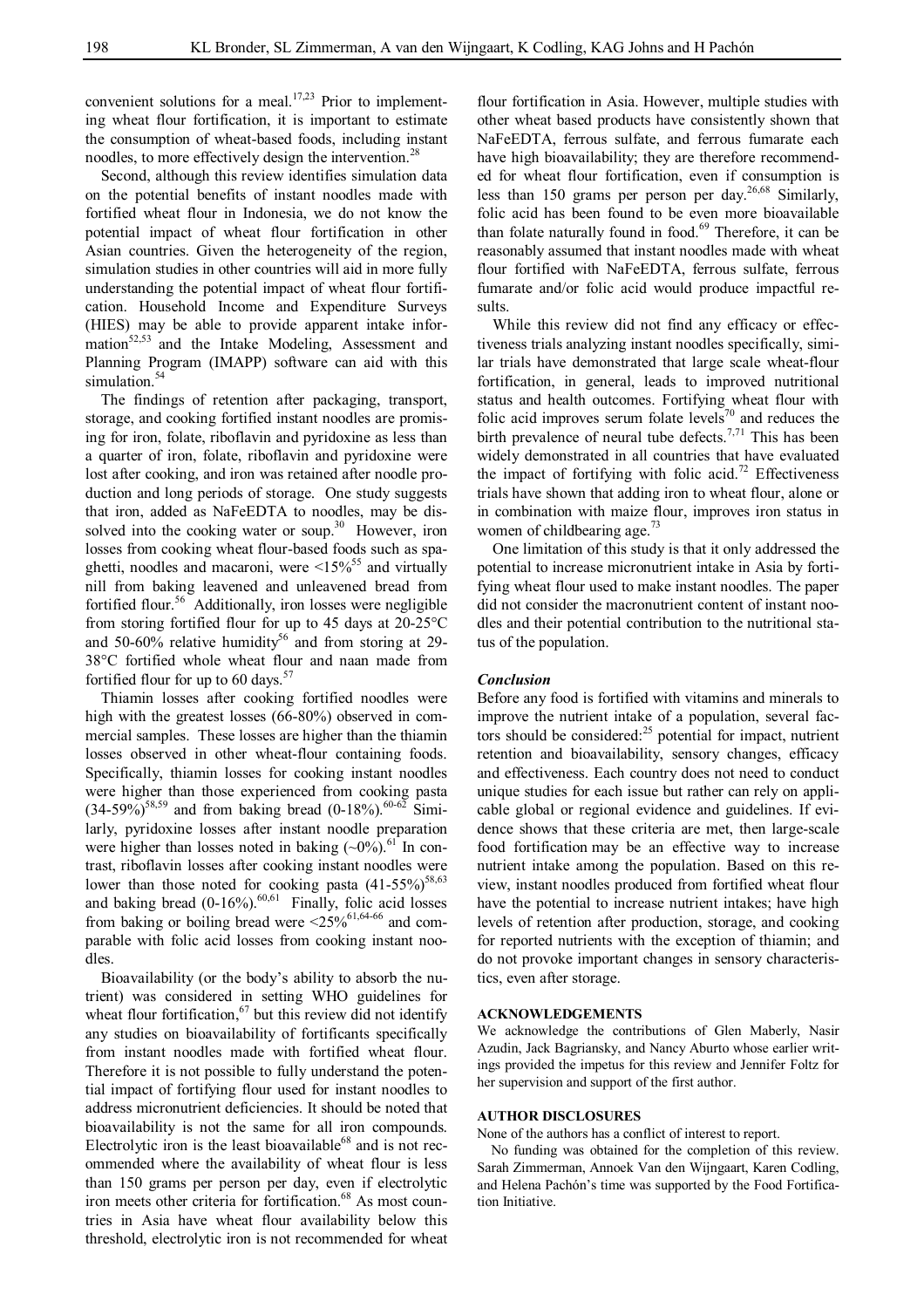#### **REFERENCES**

- 1. United Nations. The 2012 revision of the world population prospects. New York: United Nations; 2012. [cited 2014/10/6]; Available from: http://esa.un.org/unpd/wpp/ index.htm.
- 2. World Health Organization. Global burden of disease: 2004 update. Geneva, Switzerland: WHO Press; 2008.
- 3. Wu T, Liu GJ, Li P, Clar C. Iodised salt for preventing iodine deficiency disorders. Cochrane Database Syst Rev. 2002;3:CD003204. doi: 10.1002/14651858.CD003204.
- 4. UNICEF EAPRO. Review of national legislation for universal salt iodisation: South Asia and East Asia and the Pacific. Bangkok: UNICEF EAPRO; 2013. [cited 2014/3/10]; Available from: http://www. unicef.org/eapro/Review\_of\_Nat ional\_Legislation\_for\_Universal\_Salt\_Iodization\_Final.pdf.
- 5. UNICEF. State of the world's children 2014: every child counts. New York: UNICEF; 2014. [cited 2014/3/10]; Available from: http://www.unicef.org/sowc2014/numbers/.
- 6. Barkley JS, Wheeler KS, Pachón H. Anaemia prevalence may be reduced among countries that fortify flour. Br J Nutr. 2015;114:265-73.
- 7. Blencowe H, Cousens S, Modell B, Lawn J. Folic acid to reduce neonatal mortality from neural tube disorders. Int J Epidemiol. 2010:39(Suppl 1):i110-21. doi: 10.1093/ije/dyq0 28.
- 8. Huang J, David CC. Demand for cereal grains in Asia: The effect of urbanization. J Agr Econ. 1993;2:107-24.
- 9. FFI. Food Fortification Database. Food Fortification Initiative. Atlanta, USA: FFI; 2015.
- 10. Food and Agriculture Organization. FAOSTAT 2014. [cited 2014/3/10]; Available from: http://faostat3.fao.org/faostatgateway/go/to/home/E.
- 11. Lyndon C. Focus on Indonesia: Indonesians eating more wheat-based foods, particularly noodles. World Grain. 2015. [cited 2015/11/16]; Available from: http://www.worldgrain.com/Departments/Country%20Focus/Country%20Foc us%20Home/Indonesia%202015.aspx?p=1.
- 12. Fabiosa J. Westernization of the Asian diet: the case of rising wheat consumption in Indonesia. Ames: Centre for Agricultural and Rural Development, Iowa State University; 2006. [cited 2014/3/10]; Available from: http://www.card. iastate.edu/publications/synopsis.aspx?id=1000.
- 13. Hatcher DW. Asian noodle processing. In: Owens G, ed. Cereals Processing Technology. Boca Raton, USA: CRC Press; 2000. pp. 131-57.
- 14. CODEX. Codex standard for instant noodles CODEX STAN 249-2006. [cited 2016/12/29]; Available from: www.fao.org/input/download/standards/10658/CXS\_249e.p df.
- 15. Gulia N, Dhaka V, Khatkar BS. Instant noodles: processing, quality, and nutritional aspects. Crit Rev Food Sc Nutr. 2014; 10:1386-99.
- 16. World Instant Noodles Association. Global demand for instant noodles. 2014. [cited 2014/3/10]; Available from: http://instantnoodles.org/pdf/2014en.pdf.
- 17. Pingali P. Westernization of Asian diets and the transformation of food systems: implications for research and policy. Food Policy. 2007;3:281-98. doi: 10.1016/j. foodpol.2006.08.001.
- 18. Rabobank Industry Note #426. The wheat opportunity: growing Indonesian consumption driving imports and investment. Netherlands: Rabobank; 2014.
- 19. Melse-Boonstra A, Pee S, Martini E, Halati S, Sari M, Kosen S, Muhilal, Bloem M. The potential of various foods to serve as a carrier for micronutrient fortification, data from remote areas in Indonesia. Eur J Clin Nutr. 2000;54:822-7.
- 20. Research and Development Agency for Health, Ministry of Health, Indonesia. Basic Health Research Riskesdas 2013. Jakarta: Ministry of Health; 2013. [cited 2014/3/10]; Available from: http://www.litbang.depkes.go.id/sites/download/ rkd2013/Laporan\_Riskesdas2013.PDF.
- 21. Korean Ministry of Health and Welfare. The Korean National Health and Nutrition Examination Survey - KNHANES III (2005). Seoul: Ministry of Health and Welfare; 2006.
- 22. Le Huong T, Brouwer ID, Nguyen KC, Burema J, Kok FJ. The effect of iron fortification and de-worming on anaemia and iron status of Vietnamese schoolchildren. Br J Nutr. 2007;97:955-62.
- 23. Errington F, Gewertz D, Fujikura T. The noodle narratives: the global rise of an industrial food into the twenty-first century. Berkeley and Los Angeles: University of California Press; 2013.
- 24. Errington F, Fujikura T, Gewertz D. Instant noodles as an antifriction device: making the BOP with PPP in PNG. Am Anthropol. 2012;114:19-31.
- 25. Allen LH. New approaches for designing and evaluating food fortification programs. J Nutr. 2006;136:1055-8.
- 26. World Health Organization. Recommendations on wheat and maize flour fortification meeting report: interim consensus statement*.* Geneva, Switzerland: World Health Organization; 2009. [cited 2014/3/10]; Available from: http://www.who.int/nutrition/publications/micronutrients/wh eat maize fortification/en/.
- 27. Serdula M. The opportunity of flour fortification: building on the evidence to move forward. Food Nutr Bull. 2010;31(Suppl 1): S3-6.
- 28. World Health Organization/FAO. Guidelines on food fortification with micronutrients. Geneva: World Health Organization; 2006.
- 29. Kongkachuichai R, Kounhawej A, Chavasit V, Charoensiri R. Effects of various iron fortificants on sensory acceptability and shelf-life stability of instant noodles. Food Nutr Bull. 2007;28:165-72.
- 30. Le HT, Brouwer ID, de Wolf CA, van der Heijden L, Nguyen KC, Kok FJ. Suitability of instant noodles for iron fortification to combat iron-deficiency anemia among primary schoolchildren in rural Vietnam. Food Nutr Bull. 2007;38:291-8.
- 31. Van den Wijngaart A, Codling K. Impact of flour fortification on common Asian wheat flour-based foods. Cereal Foods World. 2013;5:238-45.
- 32. Food Innovation and Resource Centre of the Singapore Polytechnic. Accelerated shelf life evaluation of instant noodles made with fortified flour. Atlanta, USA: Food Fortification Initiative; 2015. [cited 2015/01/22]; Available from: http://www.ffinetwork.org/about/stay\_informed/publications /documents/InstantNoodleShelfLife.pdf.
- 33. Bui LT, Small DM. Folates in Asian noodles: I. Microbiological analysis and the use of enzyme treatments. J Food Sci. 2007;5:C276-82.
- 34. Bui LT, Small DM. Folates in Asian noodles: II. A comparison of commercial samples and the impact of cooking. J Food Sci. 2007;5:C283-7.
- 35. Bui LT, Small DM. Folates in Asian noodles: III. Fortification, impact of processing, and enhancement of folate intakes. J Food Sci. 2007;5:C288-93.
- 36. Cheung RHF, Hughes JG, Marriott PJ, Small DM. Investigation of folic acid stability in fortified instant Asian noodles by use of capillary electrophoresis. Food Chem. 2009;2:507-14.
- 37. Welch N. A study to examine the retention of folic acid (FA) added to flour used to make instant noodles: preventing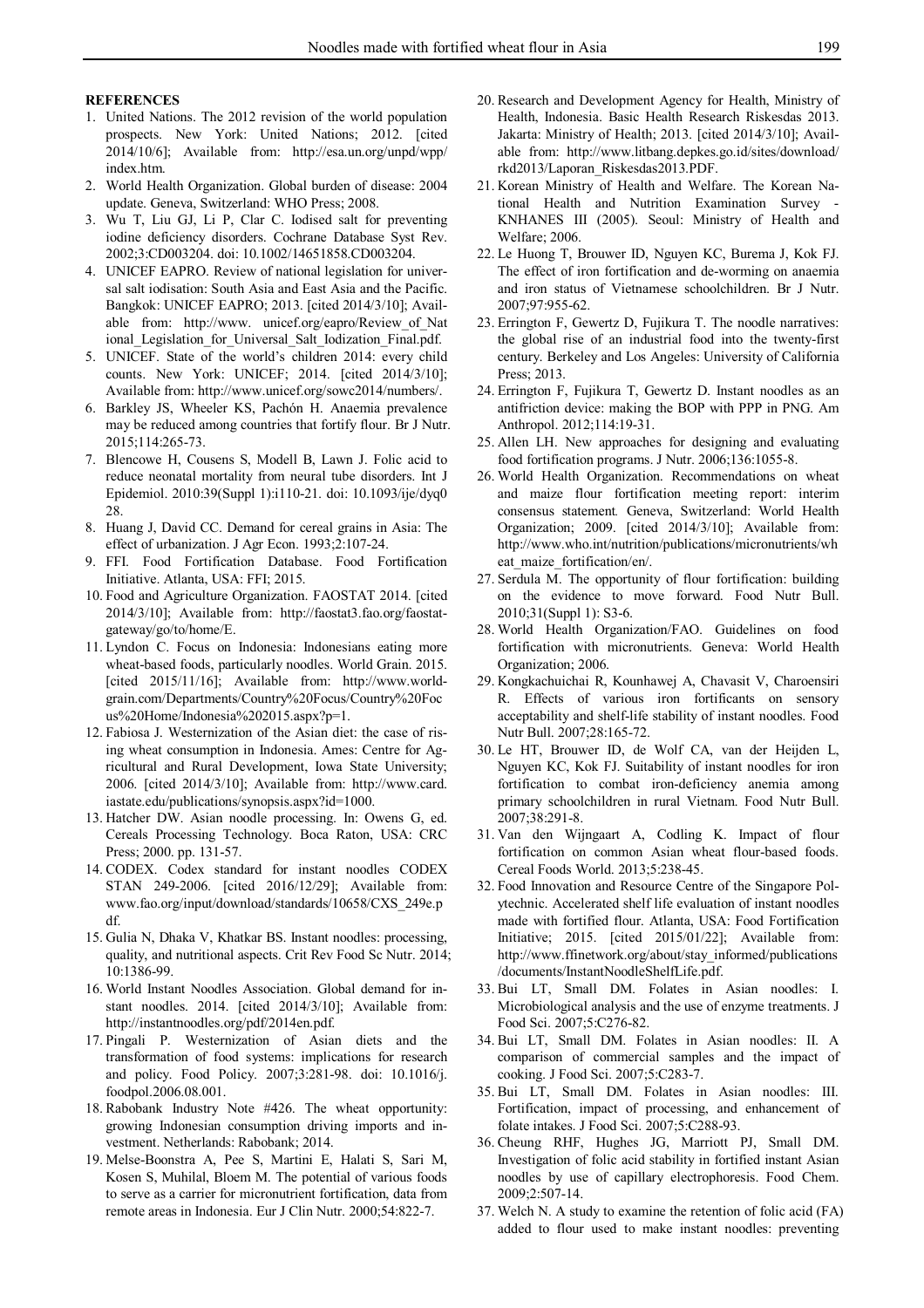serious lifelong disability, cardiovascular, and other diseases. Atlanta, USA: Emory University (Master of Public Health thesis):  $2005$ .

- 38. Bui LTT, Small DM. The contribution of Asian noodles to dietary thiamine intakes: a study of commercial dried products. J Food Compost Anal. 2007;7:575-83.
- 39. Bui LTT, Small DM. The influence of formulation and processing on stability of thiamin in three styles of Asian noodles. Food Chem. 2007;4:1394-9.
- 40. Bui LTT, Small DM. The impact of flours and product storage on the thiamin content of Asian noodles. Lwt-Food Science and Technology. 2008;2:262-9.
- 41. Bui LTT, Small DM. Riboflavin in Asian noodles: the impact of processing, storage and the efficacy of fortification of three product styles. Food Chem. 2009;4: 1477-83.
- 42. Bui LTT, Small DM. The stability of pyridoxine hydrochloride used as a fortificant in Asian wheat flour noodles. Food Chem. 2012;4:841-6.
- 43. Spohrer R, Larson M, Maurin C, Laillou A, Capanzana M, Garrett GS. The growing importance of staple foods and condiments used as ingredients in the food industry and implications for large-scale food fortification programs in Southeast Asia. Food Nutr Bull. 2013;34(Suppl 2):S50-61.
- 44. Indonesian National Standard for Wheat Flour SNI 3751:2009. [cited 2014/3/10]; Available from: http://sisni. bsn.go.id/index.php?/sni\_main/sni/detail\_sni/10241.
- 45. Foote D, Ghaffar S, Gooneratne J, Junsheng H, Kelkar V, Sutanto H, Tenido P. Asian wheat flour products: impact of flour fortification on organoleptic properties. Atlanta, USA: Flour Fortification Initiative; 2011. [cited 2014/12/15]; Available from: http://www.ihsn.org/ home/node/151.
- 46. Gulia N, Dhaka V, Khatkar BS. Instant noodles: processing, quality, and nutritional aspects. Crit Rev Food Sci Nutr. 2014;54:1386-99.
- 47. Park J, Lee JS, Jang YA, Chung HR, Kim J. A comparison of food and nutrient intake between instant noodle consumers and non-instant noodle consumers in Korean adults. Nutr Res Pract. 2011;5:443-9.
- 48. Kim SK. Overview of Korean noodle industry. Food Sci Biotechnol. 1997;6:125-30.
- 49. WHO, FAO. Guidelines on food fortification with micronutrients. Geneva, Switzerland: World Health Organization; 2006. [cited 2015/11/16]; Available from: http://www.who. int/nutrition/publications/micronutrients/9241594012/en/.
- 50. WHO. WHO expert consultation on salt as a vehicle for fortification, Geneva: World Health Organization; 2008. [cited 2015/11/16]; Available from: http://www.who.int/ dietphysicalactivity/LUXsaltreport2008.pdf.
- 51. WHO. Salt reduction and iodine fortification strategies in public health: report of a joint technical meeting convened by the World Health Organization and The George Institute for Global Health in collaboration with the International Council for the Control of Iodine Deficiency Disorders Global Network, Sydney, Australia, March 2013. Geneva: WHO; 2014. [cited 2016/12/29]; Available from: http://apps. who.int/iris/bitstream/10665/101509/1/9789241506694 eng. pdf/.
- 52. Fiedler JL. Strengthening household income and expenditure surveys as a tool for designing and assessing food fortification programs. International Household Survey Network, IHSN Working Paper No. 1, 2009. [cited 2015/6/5]; Available from: http://www.ihsn.org/home/ node/151.
- 53. Imhoff-Kunsch B, Flores R, Dary O, Martorell R. Methods of using Household Consumption and Expenditures Survey (HCES) data to estimate the potential nutritional impact of

fortified staple foods. Food Nutr Bull. 2012;33(Suppl 3): S185-9.

- 54. Iowa State University. Intake Modeling, Assessment and Planning Program (IMAPP) software. Ames, Iowa. [cited 2015/1/22]; Available from: http://www.side.stat.iastate. edu/imapp.php.
- 55. Ranhotra GS, Gelroth JA, Novak A, Bock MA, Matthews RH. Retention of selected minerals in enriched pasta products during cooking. Cereal Chem. 1985;62:117-9.
- 56. Ayelign A, Urga K, Retta N. The stability of micronutrients in fortifeid food stuffs after processing and storage: iodine in salt and iron in wheat flour. Afr J Microbiol Res. 2012;6: 4226-32.
- 57. Alam S, Shah HU, Saleemullah, Riaz A. Comparative studies on storage stability of ferrous iron in whole wheat flour and flat bread (naan). Int J Food Sci Nutr. 2007;58:54- 62.
- 58. Watanabe E, Ciacco CF. Influence of processing and cooking on retention of thiamine, riboflaving and niacin in spaghetti. Food Chem. 1990;36:223-31.
- 59. Vandasek HT, Warthesen JJ. Thiamine partitioning and retention in cooked rice and pasta products. Cereal Chem. 1987;64:116-20.
- 60. Maleki M, Daghir S. Effect of baking on retention of thiamine, riboflavin, and niacin in Arabic bread. Cereal Chem. 1967;44:483-7.
- 61. Rubin SH, Emodi A, Scialpi L. Micronutrient additions to cereal grain products. Cereal Chem. 1977;54:895-904.
- 62. Tiong SA. Chandra-Hioe MV, Arcot J. Thiamin fortification of bread-making flour: retention in bread and levels in Australian commercial fortified bread varieties. J Food Compost Anal. 2015;38:27-31.
- 63. Furuya EM, Warthesen JJ. Influence of initial riboflavin content on retention in pasta during photodegradation and cooking. J Food Sci. 1984;49:984-6.
- 64. Keagy PM, Stokstad ELR, Fellers DA. Folacin stability during bread processing and family flour storage. Cereal Chem. 1975;52:348-55.
- 65. Colman N, Green R, Metz J. Prevention of folate deficiency by food fortification. II. Absorption of folic acid from fortified staple foods. Am J Clin Nutr. 1975;28:459-64.
- 66. Johansson M, Witthoft CM, B A, Jagerstad M. Study of wheat breakfast rolls fortified with folic acid. Eru J Nutr. 2002;41:279-86.
- 67. Serdula M. Maximizing the impact of flour fortificaton to improve vitamin and mineral nutrition in populations. Food Nutr Bull. 2010;31(Suppl 1):S86-93.
- 68. Hurrell R, Ranum P, de Pee S, Biebinger R, Hulthen L, Johnson Q, Lynch S. Revised recommendations for iron fortification of wheat flour and an evaluation of the expected impact of current national wheat flour fortification programs. Food Nutr Bull. 2010;31(Suppl 1):S7-21.
- 69. Winkels RM, Brouwer IA, Siebelink E, Katan MB, Verhoef P. Bioavailability of food folates is 80% of that of folic acid. Am J Clin Nutr. 2007;2:465-73.
- 70. Berry RJ, Mulinare J, Hamner HC. Folic acid fortification: neural tube defect risk reduction - a global perspective. In: Bailey LB, ed. Folate in health and disease. Boca Raton: CRC Press and Taylor and Francis Group; 2010. pp. 179- 204.
- 71. Castillo-Lancellotti C, Tur JA, Uauy R. Impact of folic acid fortification of flour on neural tube defects: a systematic review. Public Health Nutr. 2013;5:901-11.
- 72. Food Fortification Initiative. Fortifying flour with folic acid to prevent neural tube defects. Atlanta, USA: Food Fortification Initiative; 2012. [cited 2014/3/10]; Available